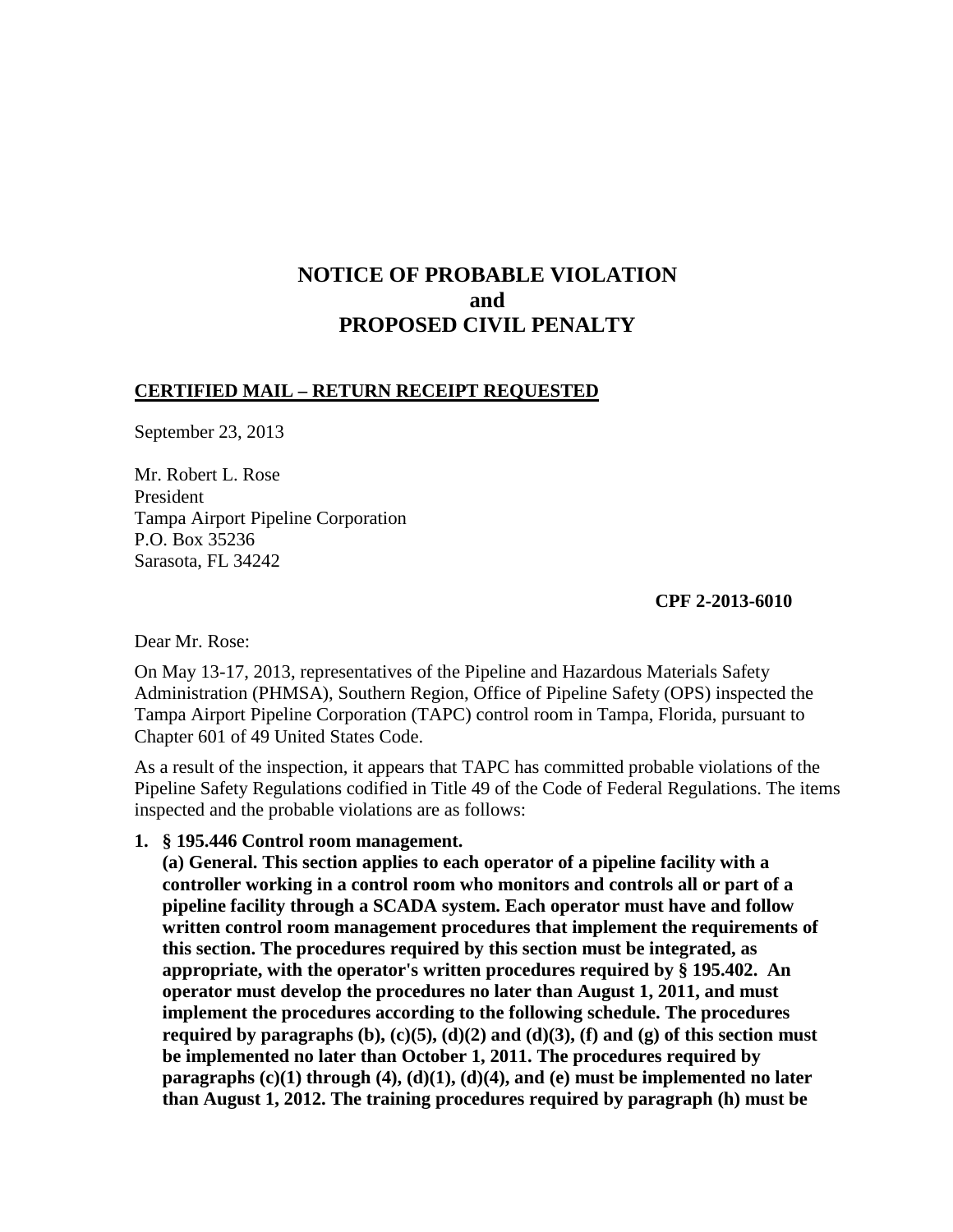### **implemented no later than August 1, 2012, except that any training required by another paragraph of this section must be implemented no later than the deadline for that paragraph**

TAPC did not follow its written control room management (CRM) procedures that implement the requirements of this section [i.e. §195.446].

TAPC's written CRM procedures were contained in TAPC's Operations & Maintenance Procedure Manual (O&M Manual). The following were sections pertaining to CRM in TAPC's O&M Manual.

- − Section 8.8.1 stated that TAPC's *Alarm Management Plan* included identified safetyrelated alarms. But, TAPC did not have an *Alarm Management Plan*, and had not identified and documented which of its alarms were *"safety-related alarms."*
- − Section 8.11.5 required TAPC to "..*. monitor the content and volume of general activity being directed to and required of each controller that will assure controllers have sufficient time to analyze and react to incoming alarms"* as required by §195.446(e)(5). But, TAPC had not monitored and documented the content and volume of general activity being directed to and required of each controller.
- − Section 8.11.1 conveyed, in part, that the established training program would include "*Responding to abnormal operating conditions likely to occur simultaneously or in sequence"* [reference also §195.446(h)(1)]. But, between August 1, 2012, and May 13, 2013, TAPC had not included in its training program specific examples or scenarios of abnormal operating conditions likely to occur simultaneously or in sequence.
- − Section 8.5.1 conveyed that the shift turnover process *". . . items may include but not limited to . . . record of accountability transfer; sign-in and sign-out SCADA log will maintain record of accountable controller. Briefing items will be captured on Operators shift change form, indicating acceptable briefing has been provided to oncoming controller."* But, TAPC could not provide the PHMSA inspector with the aforementioned *Operators shift change form*, and shift changes occurring prior to May 17, 2013 were recorded on the Daily Fuel Transfer Record and attachments. Reference also §195.446(c)(5).

## Proposed Civil Penalty

Under 49 United States Code, § 60122, you are subject to a civil penalty not to exceed \$200,000 per violation per day the violation persists up to a maximum of \$2,000,000 for a related series of violations. For violations occurring prior to January 4, 2012, the maximum penalty may not exceed \$100,000 per violation per day, with a maximum penalty not to exceed \$1,000,000 for a related series of violations. The Compliance Officer has reviewed the circumstances and supporting documentation involved in the above probable violations and has recommended that you be preliminarily assessed a civil penalty of \$26,800 as follows: